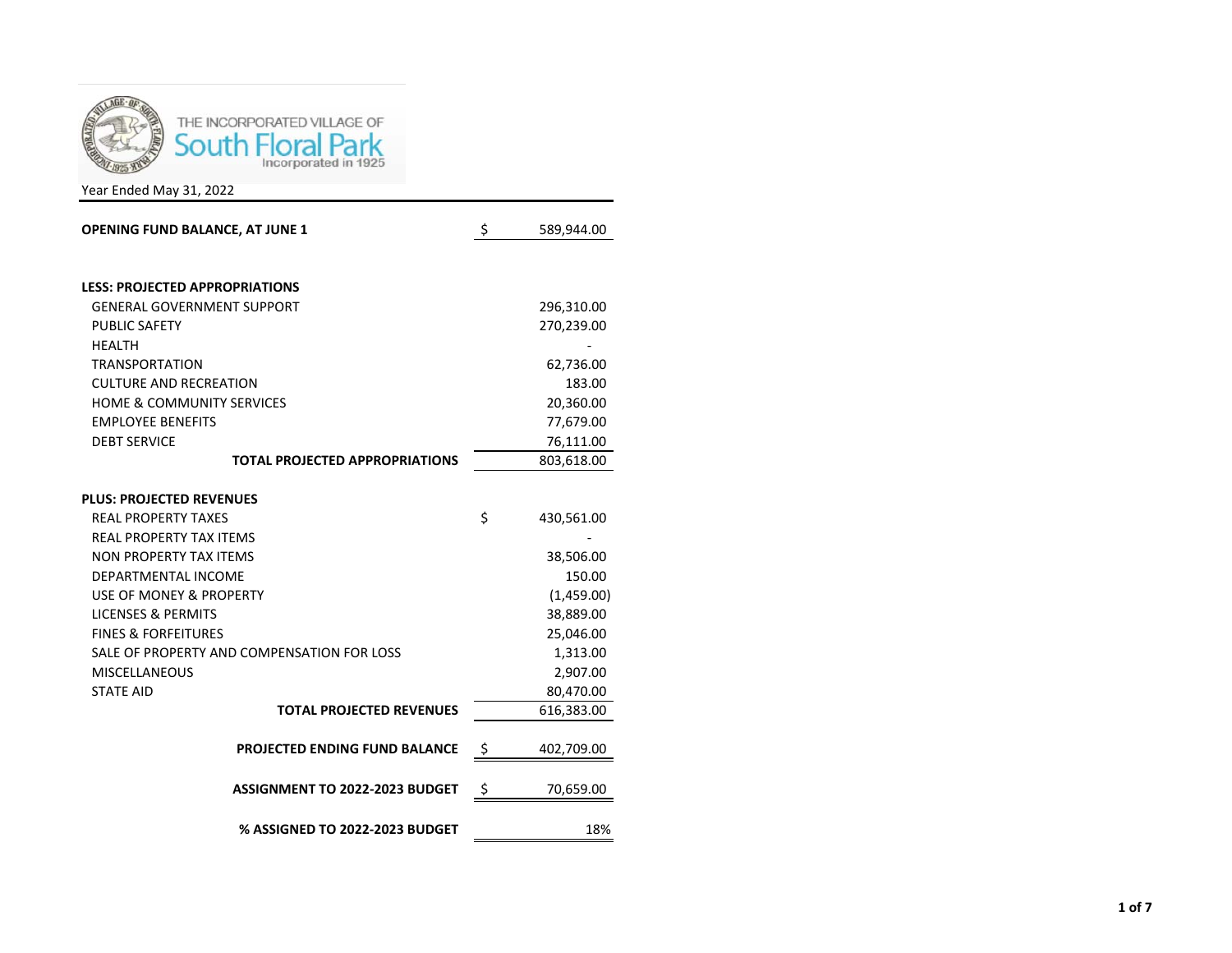

## Years Ended May 31,

|                                               |            |                  | 2020 - 2021       |                          |                     |               |                 | 2021 - 2022       |    | 2022 - 2023   |    | 2022 - 2023 vs. 2021 - 2022 |           |  |
|-----------------------------------------------|------------|------------------|-------------------|--------------------------|---------------------|---------------|-----------------|-------------------|----|---------------|----|-----------------------------|-----------|--|
|                                               | <b>EXP</b> | <b>EXP</b>       | <b>PRIOR YEAR</b> |                          | <b>CURRENT YEAR</b> |               | <b>PROPOSED</b> |                   |    |               |    |                             |           |  |
| <b>APPROPRIATIONS</b>                         |            | <b>TYPE CODE</b> |                   | <b>ACTUAL</b>            |                     | <b>BUDGET</b> |                 | <b>BUDGET</b>     |    | <b>BUDGET</b> |    | \$ Change                   | % Change  |  |
| <b>GENERAL GOVERNMENT SUPPORT</b>             | GGS PS     |                  | Ś.                | 292,347.93 \$            |                     | 307,080.00    |                 | 314,070.00<br>Ŝ.  | Ŝ. | 290,631.00    | Ŝ. | (23, 439.00)                | $-7.46%$  |  |
| <b>PUBLIC SAFETY</b>                          | GGS        | CONT             |                   | 193,164.83               |                     | 168,797.00    |                 | 238,950.00        |    | 123,300.00    |    | (115,650.00)                | $-48.40%$ |  |
| <b>HEALTH</b>                                 | GGS PS     |                  |                   |                          |                     | 100.00        |                 | 100.00            |    | 100.00        |    |                             | 0.00%     |  |
| <b>TRANSPORTATION</b>                         | GGS PS     |                  |                   | 41,661.29                |                     | 48,040.00     |                 | 54,300.00         |    | 40,000.00     |    | (14,300.00)                 | $-26.34%$ |  |
| <b>CULTURE AND RECREATION</b>                 | GGS        | <b>PS</b>        |                   | $\overline{\phantom{a}}$ |                     | 1,000.00      |                 | 1,800.00          |    | 1,800.00      |    |                             | 0.00%     |  |
| <b>HOME &amp; COMMUNITY SERVICES</b>          | GGS        | <b>PS</b>        |                   | 18,594.90                |                     | 18,623.00     |                 | 19,050.00         |    | 19,050.00     |    |                             | 0.00%     |  |
| <b>EMPLOYEE BENEFITS</b>                      | GGS        | EQ               |                   | 60,823.90                |                     | 65,110.00     |                 | 64,800.00         |    | 71,062.00     |    | 6,262.00                    | 9.66%     |  |
| <b>DEBT SERVICE</b>                           | GGS        | CONT             |                   | 50,739.98                |                     | 51,877.00     |                 | 51,877.00         |    | 40,377.00     |    | (11,500.00)                 | $-22.17%$ |  |
| <b>INTERFUND TRANSFERS</b>                    |            |                  |                   |                          |                     |               |                 | 20,000.00         |    | 20,000.00     |    |                             | 100.00%   |  |
| <b>TOTAL APPROPRIATIONS</b>                   |            |                  |                   | 657,332.83 \$            |                     | 660,627.00    |                 | 764,947.00<br>\$. |    | 606,320.00    |    | (158, 627.00)               |           |  |
|                                               |            |                  |                   |                          |                     |               |                 |                   |    |               |    |                             |           |  |
| <b>REVENUES</b>                               |            |                  |                   |                          |                     |               |                 |                   |    |               |    |                             |           |  |
| <b>REAL PROPERTY TAX ITEMS</b>                | RPI        |                  | \$                | 3,086.40 \$              |                     |               |                 | \$                | \$ |               | \$ |                             | #DIV/0!   |  |
| NON PROPERTY TAX ITEMS                        | <b>NPI</b> |                  |                   | 41,313.22                |                     | 39,000.00     |                 | 39,000.00         |    | 34,000.00     |    | (5,000.00)                  | $-12.82%$ |  |
| <b>DEPARTMENTAL INCOME</b>                    | DI         |                  |                   | 220.00                   |                     | 100.00        |                 | 100.00            |    | 100.00        |    |                             | 0.00%     |  |
| USE OF MONEY & PROPERTY                       | <b>UMP</b> |                  |                   | 9,291.89                 |                     | 2,150.00      |                 | 2,150.00          |    | 2,000.00      |    | (150.00)                    | $-6.98%$  |  |
| <b>LICENSES &amp; PERMITS</b>                 | <b>LP</b>  |                  |                   | 39,691.04                |                     | 12,000.00     |                 | 15,000.00         |    | 15,000.00     |    |                             | 0.00%     |  |
| <b>FINES &amp; FORFEITURES</b>                | FF         |                  |                   | 24,052.47                |                     | 20,000.00     |                 | 20,000.00         |    | 20,000.00     |    |                             | 0.00%     |  |
| SALE OF PROPERTY AND COMPENSATION FOR LOSS    | SCL        |                  |                   | 15,041.93                |                     |               |                 |                   |    |               |    |                             | 0.00%     |  |
| <b>MISCELLANEOUS</b>                          | M          |                  |                   | 497.04                   |                     |               |                 |                   |    |               |    |                             | 0.00%     |  |
| <b>STATE AID</b>                              | SA         |                  |                   | 175,447.70               |                     | 95,632.00     |                 | 45,173.00         |    | 34,000.00     |    | (11, 173.00)                | $-24.73%$ |  |
| <b>TOTAL REVENUES</b>                         |            |                  |                   | 308,641.69               |                     | 168,882.00    |                 | 121,423.00        |    | 105,100.00    |    | (16, 323.00)                |           |  |
| <b>APPROPRIATED FUND BALANCE</b>              |            |                  |                   |                          |                     | 74,440.00     |                 | 212,963.00        |    | 70,659.00     |    | (142, 304.00)               | $-66.82%$ |  |
| <b>AMOUNT RAISED BY TAXES</b>                 |            |                  |                   | 413,773.75               |                     | 417,305.00    |                 | 430,561.00        |    | 430,561.00    |    |                             | 0.00%     |  |
| TOTAL REVENUES, APPROPRIATED FUND BALANCE AND |            |                  |                   |                          |                     |               |                 |                   |    |               |    |                             |           |  |
| <b>TAXES</b>                                  |            |                  |                   | 722,415.44 \$            |                     | 660,627.00    |                 | 764,947.00        |    | 606,320.00    |    | (158, 627.00)               |           |  |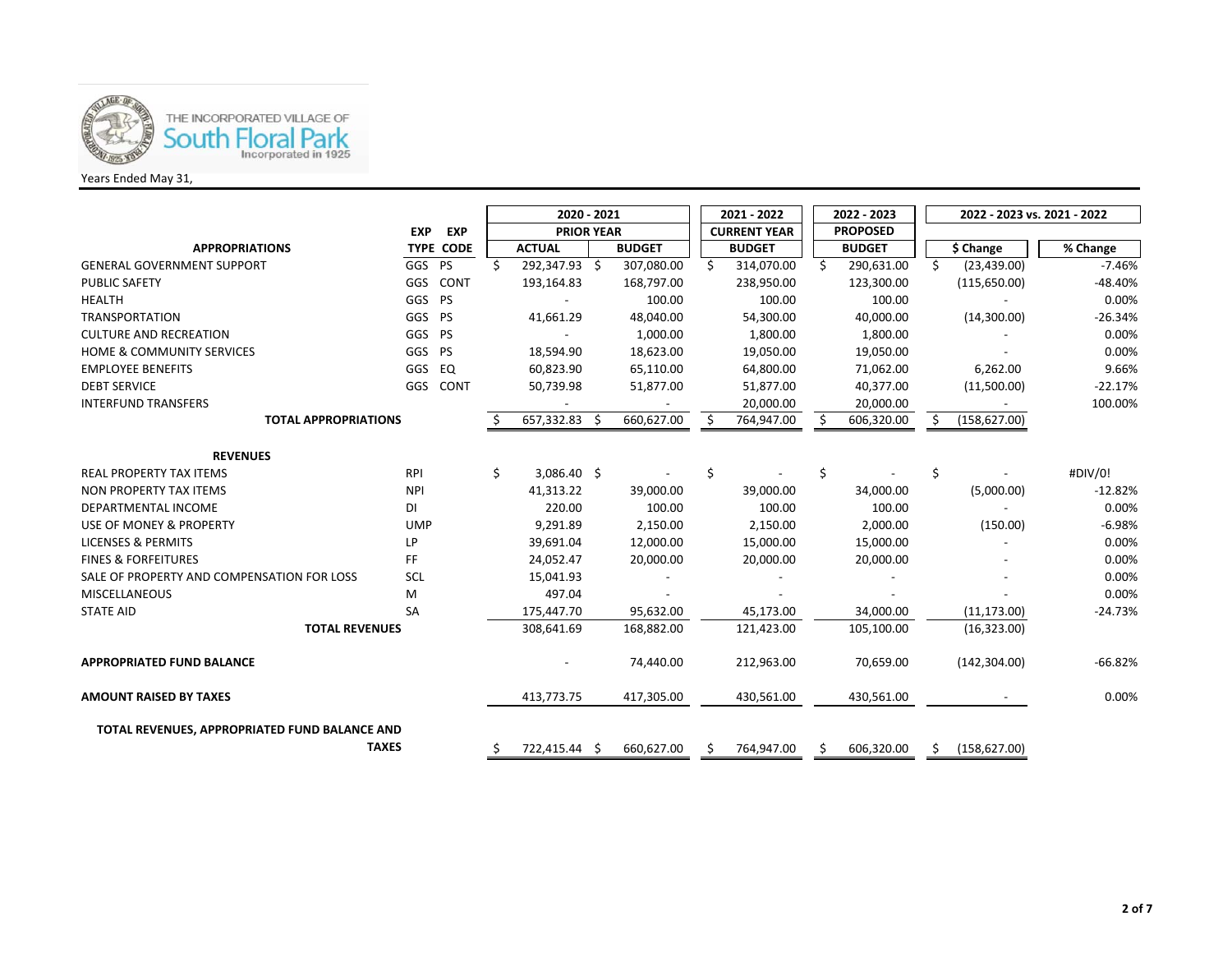

|                |                                                | EXP<br>EXP | 2018 - 2019              | 2019 - 2020      |                          | 2020 - 2021<br>2021 - 2022 |                    |                  |                   |               |                  |  |  |
|----------------|------------------------------------------------|------------|--------------------------|------------------|--------------------------|----------------------------|--------------------|------------------|-------------------|---------------|------------------|--|--|
|                |                                                |            |                          |                  |                          |                            | ACTUAL @           | <b>PROJECTED</b> | <b>EXPECTED</b> @ | ORIGINAL      | <b>PROPOSED</b>  |  |  |
| <b>Account</b> | <b>Description</b>                             | TYPE CODE  | <b>ACTUAL</b>            | <b>ACTUAL</b>    | <b>ACTUAL</b>            | <b>FINAL BUDGET</b>        | 1/31/22            | THROUGH 5/31     | 5/31              | <b>BUDGET</b> | <b>BUDGET</b>    |  |  |
| A1001          | <b>REAL PROPERTY TAXES</b>                     |            | 412,640.00               | 408,646.00<br>-Ŝ | 413,773.75               | 417,305.00                 | 420,421.00<br>- \$ | 10,140.00        | 430,561.00 \$     | 430,561.00    | 430,561.00<br>Ŝ. |  |  |
| A1050          | PRIOR YEAR PROP TAXES COLLECT                  | <b>RPI</b> |                          |                  | 3,086.40                 |                            | 1,375.00           |                  |                   |               |                  |  |  |
| A1090          | <b>INTEREST &amp; PENALTY</b>                  | <b>NPI</b> | 5,778.00                 | 2,569.00         | 2,099.25                 | 1,000.00                   | 1,556.00           | 778.00           | 2,334.00          | 1,000.00      | 1,000.00         |  |  |
| A1120          | <b>NON PROP TAX ITEMS</b>                      | <b>NPI</b> | 4,901.00                 |                  | $\overline{\phantom{a}}$ |                            |                    |                  |                   |               |                  |  |  |
| A1130          | <b>GROSS UTIL TAX ON INCOME</b>                | <b>NPI</b> | 11,491.00                | 21,033.00        | 13,060.20                | 11,000.00                  | 827.00             | 10,173.00        | 11,000.00         | 11,000.00     | 11,000.00        |  |  |
| A1170          | <b>FRANCHISES (CABLE)</b>                      | <b>NPI</b> | 27,247.00                | 13,503.00        | 11,889.00                | 18,000.00                  | 4,996.00           | 13,004.00        | 18,000.00         | 13,000.00     | 15,000.00        |  |  |
| A1171          | <b>FRANCHISE (VERIZON)</b>                     | <b>NPI</b> |                          | 13,375.00        | 14,264.77                | 9,000.00                   | 7,172.00           |                  | 7,172.00          | 14,000.00     | 7,000.00         |  |  |
| A1235          | TAX LIEN LEGAL & FEES                          | DI         |                          |                  |                          |                            | 3,700.00           |                  |                   |               |                  |  |  |
| A1235          | <b>CHARGES FOR TAX REDEMPTION</b>              | DI         | 50.00                    | 2,468.00         |                          |                            |                    |                  |                   |               |                  |  |  |
| A1603          | <b>BIRTH &amp; DEATH CERTIFICATE</b>           | <b>DI</b>  | 110.00                   | 300.00           | 220.00                   | 100.00                     | 150.00             |                  | 150.00            | 100.00        | 100.00           |  |  |
| A2401          | <b>INTEREST &amp; EARNINGS</b>                 | <b>UMP</b> | 1,372.00                 | 4,336.00         | 8,798.12                 | 2,000.00                   | (2,704.00)         | 1,000.00         | (1,704.00)        | 2,000.00      | 2,000.00         |  |  |
| A2401.1        | <b>INTEREST &amp; EARNINGS - JUSTICE COURT</b> | <b>UMP</b> |                          | 40.00            | 213.77                   |                            | 131.00             | 44.00            | 175.00            |               |                  |  |  |
| A2410          | <b>RENTAL OF REAL PROPERTY</b>                 | <b>UMP</b> | 350.00                   |                  | 280.00                   | 150.00                     |                    |                  |                   | 150.00        |                  |  |  |
| A2412          | RENTAL OF REAL PROPERTY-OTR GOVTS              | <b>UMP</b> |                          |                  | $\sim$                   |                            | 70.00              |                  | 70.00             |               |                  |  |  |
| A2590          | PERMITS & CO'S                                 | LP         | 37,769.00                | 14,668.00        | 39,691.04                | 12,000.00                  | 38,889.00          |                  | 38,889.00         | 15,000.00     | 15,000.00        |  |  |
| A2610          | <b>FINES &amp; FORFEITURES</b>                 | FF         | 28,688.00                | 20,877.00        | 24,052.47                | 20,000.00                  | 16.697.00          | 8,349.00         | 25,046.00         | 20,000.00     | 20,000.00        |  |  |
| A2660          | SALE OF REAL PROPERTY                          | SCL        | 4,320.00                 | 9,960.00         | 5,000.00                 |                            |                    |                  |                   |               |                  |  |  |
| A2665          | <b>SALE OF EQUIPMENT</b>                       | SCL        | 7,800.00                 | $\sim$           |                          |                            |                    |                  |                   |               |                  |  |  |
| A2680          | <b>INSURANCE RECOVERIES</b>                    | SCL        | 2,651.00                 | 2,995.00         | 10,041.93                | $\sim$                     | 1,313.00           |                  | 1,313.00          |               |                  |  |  |
| A2701          | <b>REFUND OF PRIOR YEAR'S EXPEN</b>            | M          | 1,723.00                 | 2,139.00         | 497.04                   |                            | 2,765.00           |                  | 2,765.00          |               |                  |  |  |
| A2770          | <b>MISCELLANEOUS REVENUE</b>                   | M          | $\overline{\phantom{a}}$ | 101.00           |                          |                            | 142.00             |                  | 142.00            |               |                  |  |  |
| A3000          | <b>STATE AID: FD GRANT</b>                     | SA         |                          |                  | 54,771.10                |                            | 13,200.00          |                  | 13,200.00         |               |                  |  |  |
| A3001          | STATE REV SHARING PER CAP                      | SA         | 32,447.00                | 30,932.00        | 33,506.94                | 30,932.00                  | 41,942.00          |                  | 41,942.00         | 24,745.00     | 25,000.00        |  |  |
| A3002          | <b>SALES TAX REVENUE</b>                       | <b>SA</b>  | $\sim$                   | 4,901.00         | 4,901.00                 | $\sim$                     | $\sim$             | 4,900.00         | 4,900.00          | $\sim$        |                  |  |  |
| A3005          | MORTAGAGE TAX DISTRIB.                         | SA         | 6,980.00                 | 7,653.00         | 11,242.27                | 6,000.00                   | 6,994.00           | 2,006.00         | 9,000.00          | 9,000.00      | 9,000.00         |  |  |
| A3989          | STATE AID: OTHER - JUSTICE COURT GRANT         | SA         |                          | 22,370.00        | 58,700.00                | 58,700.00                  |                    |                  |                   |               |                  |  |  |
| A3305          | STATE AID: CIVIL DEFENSE                       | SA         |                          |                  |                          |                            |                    |                  |                   |               |                  |  |  |
| A3389          | STATE AID: OTHER PUBLIC SAFETY                 | <b>SA</b>  |                          |                  |                          |                            |                    |                  |                   |               |                  |  |  |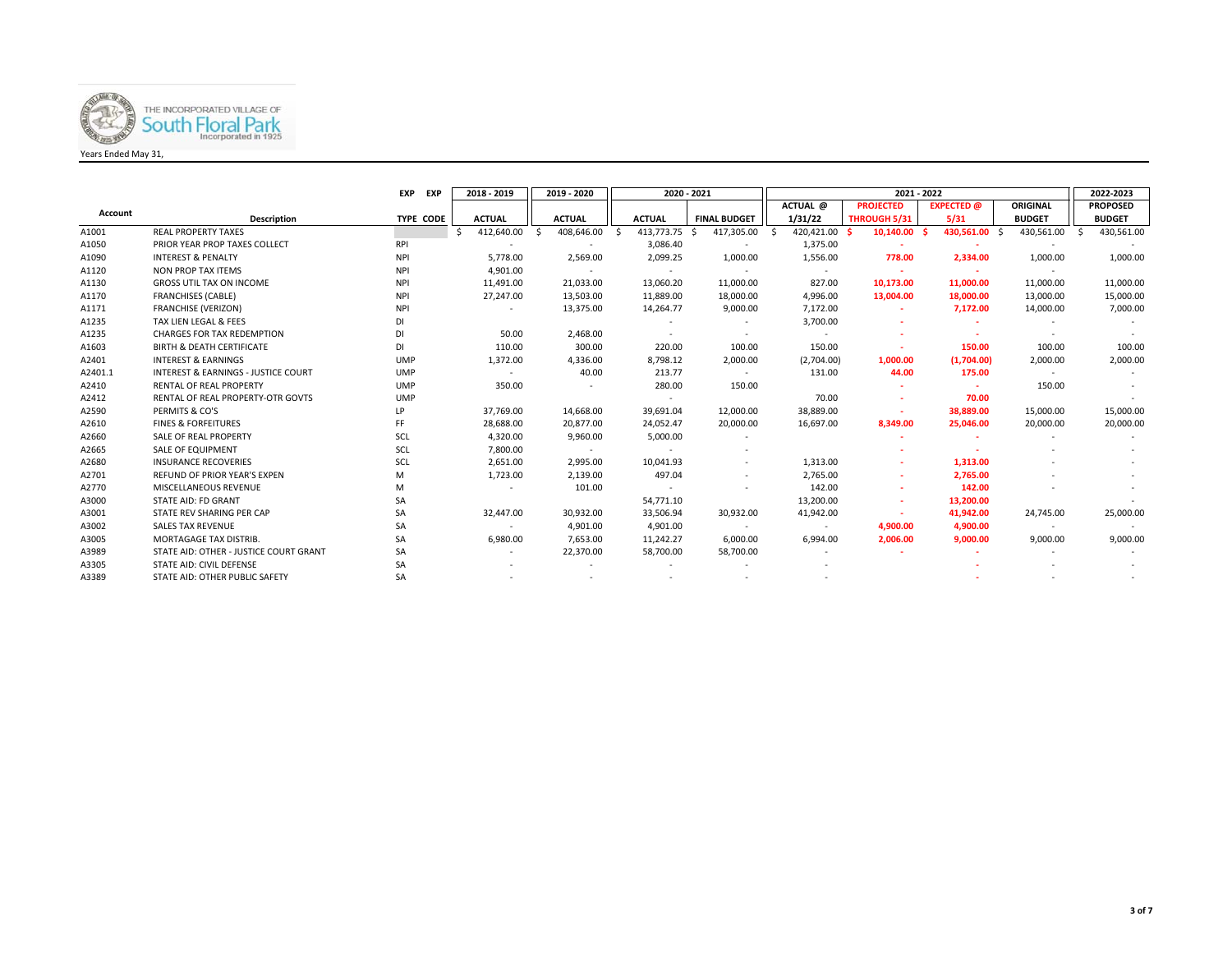

|           |                                      | EXP                   | EXP       |    | 2018 - 2019              |     | 2019 - 2020   | 2020 - 2021 |               |  |                     |      | 2021 - 2022 |  |                  |  |                   |  |               |    | 2022-2023       |
|-----------|--------------------------------------|-----------------------|-----------|----|--------------------------|-----|---------------|-------------|---------------|--|---------------------|------|-------------|--|------------------|--|-------------------|--|---------------|----|-----------------|
|           |                                      |                       |           |    |                          |     |               |             |               |  |                     |      | ACTUAL @    |  | <b>PROJECTED</b> |  | <b>EXPECTED</b> @ |  | ORIGINAL      |    | <b>PROPOSED</b> |
| Account   | Description                          |                       | TYPE CODE |    | <b>ACTUAL</b>            |     | <b>ACTUAL</b> |             | <b>ACTUAL</b> |  | <b>FINAL BUDGET</b> |      | 1/31/22     |  | THROUGH 5/31     |  | 5/31              |  | <b>BUDGET</b> |    | <b>BUDGET</b>   |
| A3501     | <b>STATE AID: CHIPS</b>              | SA                    |           |    | 12,157.00                |     | 26,805.00     |             | 12,326.39     |  |                     |      | $\sim$      |  |                  |  | 11,428.00         |  | 11,428.00     |    |                 |
| A4089     | <b>STATE AID: FEMA</b>               | SA                    |           |    |                          |     |               |             |               |  |                     |      | 373.00      |  |                  |  |                   |  |               |    |                 |
| A0599     | APPROPRIATED FUND BALANCE            |                       |           |    |                          |     |               |             |               |  | 74,440.00           |      |             |  |                  |  |                   |  | 212,963.00    |    | 70,659.00       |
|           |                                      | <b>TOTAL REVENUES</b> |           |    | 598,474.00               | S.  | 609,671.00    | Ŝ.          | 722,415.44 \$ |  | 660,627.00          | Ŝ.   | 560,009.00  |  | 50.394.00        |  | 616,383.00        |  | 764,947.00    | Ŝ. | 606,320.00      |
|           |                                      |                       |           |    |                          |     |               |             |               |  |                     |      |             |  |                  |  |                   |  |               |    |                 |
| A1010.1   | TRUSTEES: PERSONAL SERVICE           | GGS PS                |           | Š. | 12,000.00                | - Ś | 12,240.00     | - \$        | 12,243.47 \$  |  | 12,240.00           | - \$ | 6,120.00    |  | 6,120.00         |  | $12,240.00$ \$    |  | 12,240.00     |    | 12,240.00       |
| A1010.4   | TRUSTEES: CONTRACTUAL                |                       | GGS CONT  |    | 2,397.00                 |     | 2,902.00      |             | 1,425.57      |  | 2,600.00            |      | 851.00      |  | 426.00           |  | 1,277.00          |  | 2,600.00      |    | 2,600.00        |
| A1110.11  | VILLAGE JUSTICE: COURT CLERK         | GGS PS                |           |    | 42,586.00                |     | 7,316.00      |             | 137.50        |  | 11,940.00           |      | 16,617.00   |  | 8,309.00         |  | 24,926.00         |  | 21,750.00     |    | 22,403.00       |
| A1110.12  | VILLAGE JUSTICE: JUDGE               | GGS PS                |           |    | $\sim$                   |     | 4,590.00      |             | 3,000.00      |  | 7,200.00            |      | 3,600.00    |  | 3,600.00         |  | 7,200.00          |  | 7,200.00      |    | 7,200.00        |
| A1110.13  | VILLAGE JUSTICE: PROSECUTOR          | GGS PS                |           |    |                          |     | 2,295.00      |             | 2,700.00      |  | 3,600.00            |      | 1,800.00    |  | 1,800.00         |  | 3,600.00          |  | 3,600.00      |    | 3,600.00        |
| A1110.14  | VILLAGE JUSTICE: CODE ENFOR.         | GGS PS                |           |    |                          |     | 13,923.00     |             | 15,918.86     |  | 16,800.00           |      | 6,228.00    |  | 3,114.00         |  | 9,342.00          |  | 24,000.00     |    | 15,210.00       |
| A1110.2   | VILLAGE JUSTICE: EQUIPMENT           | GGS EQ                |           |    | $\overline{\phantom{a}}$ |     | 1,089.00      |             | $\sim$        |  | $\sim$              |      |             |  | ×.               |  | $\sim$            |  | $\sim$        |    |                 |
| A1110.4   | VILLAGE JUSTICE: CONTRACTUAL         |                       | GGS CONT  |    | 5,226.00                 |     | 3,686.00      |             | 4,884.84      |  | 4,200.00            |      | 3,548.00    |  | 1,774.00         |  | 5,322.00          |  | 3,000.00      |    | 3,000.00        |
| A1110.41  | VILLAGE JUSTICE: AUDIT               | GGS                   | CONT      |    |                          |     | $\sim$        |             | 1,800.00      |  | 1,800.00            |      | 1,800.00    |  | ٠                |  | 1,800.00          |  | 1,800.00      |    | 1,800.00        |
| A1110.45  | VILLAGE JUSTICE: GRANT EXPENDITURES  | GGS                   | CONT      |    | $\sim$                   |     | 15,640.00     |             | 8,410.26      |  | 8,500.00            |      |             |  | ٠                |  | $\sim$            |  | $\sim$        |    |                 |
| A1210.1   | <b>MAYOR: PERSONAL SERVICE</b>       | GGS PS                |           |    | 6,000.00                 |     | 6,120.00      |             | 8,690.26      |  | 6,120.00            |      | 3,060.00    |  |                  |  | 3,060.00          |  | 6,120.00      |    | 6,120.00        |
| A1210.4   | MAYOR: CONTRACTUAL                   |                       | GGS CONT  |    | $\sim$                   |     | $\sim$        |             | $\sim$        |  | $\sim$              |      |             |  |                  |  | $\sim$            |  |               |    |                 |
| A1322.2   | COMPUTER: EQUIPMENT                  | GGS EQ                |           |    | $\overline{\phantom{a}}$ |     | 1,235.00      |             | 1,371.87      |  | 1,340.00            |      |             |  |                  |  | ж.                |  |               |    |                 |
| A1322.4   | COMPUTER: CONTRACTUAL                |                       | GGS CONT  |    | $\sim$                   |     | 6,335.00      |             | 6,223.74      |  | 5,500.00            |      | 5,227.00    |  | 2,614.00         |  | 7,841.00          |  | 5,500.00      |    | 5,500.00        |
| A1325.11  | <b>CLERK TREAS: PERSONAL SERVICE</b> | GGS PS                |           |    | 76,013.00                |     | 63,545.00     |             | 66,227.15     |  | 65,000.00           |      | 42,563.00   |  | 21,282.00        |  | 63,845.00         |  | 66,500.00     |    | 68,495.00       |
| A1325.12  | CLERK TREAS: DPTY PERSONAL SERVICE   | GGS PS                |           |    |                          |     | 48,590.00     |             | 43,661.01     |  | 47,760.00           |      | 11,411.00   |  | 5,706.00         |  | 17,117.00         |  | 21,750.00     |    | 22,403.00       |
| A1325.2   | <b>CLERK TREAS: EQUIPMENT</b>        | GGS EQ                |           |    | 1,060.00                 |     |               |             |               |  |                     |      |             |  |                  |  |                   |  |               |    |                 |
| A1325.41  | CLERK TREAS: LEGAL ADVERT            |                       | GGS CONT  |    | 36,390.00                |     | 829.00        |             | 1,158.87      |  | 600.00              |      | 1,800.00    |  | $\sim$           |  | 1,800.00          |  | 600.00        |    | 2,500.00        |
| A1325.42  | <b>CLERK TREAS: TELEPHONE</b>        |                       | GGS CONT  |    |                          |     | 1,849.00      |             | 2,086.52      |  | 1,960.00            |      | 1,435.00    |  | 718.00           |  | 2,153.00          |  | 1,960.00      |    | 1,960.00        |
| A1325.43  | <b>CLERK TREAS: POSTAGE</b>          |                       | GGS CONT  |    | $\overline{\phantom{a}}$ |     | 728.00        |             | 976.48        |  | 850.00              |      | 122.00      |  | 61.00            |  | 183.00            |  | 850.00        |    | 850.00          |
| A1325.44  | <b>CLERK TREAS: PRINTING</b>         |                       | GGS CONT  |    | $\sim$                   |     | 502.00        |             | 355.80        |  | 500.00              |      | 92.00       |  | 46.00            |  | 138.00            |  | 500.00        |    | 500.00          |
| A1325.45  | CLERK-TREAS:NEWSLETTER               |                       | GGS CONT  |    | $\sim$                   |     | 1,083.00      |             | 569.90        |  | 800.00              |      |             |  | $\sim$           |  | <b>Section</b>    |  | 1,200.00      |    | 1,200.00        |
| A1325.451 | <b>CLERK TREAS: BANK FEES</b>        |                       | GGS CONT  |    |                          |     | 129.00        |             | 858.67        |  | 900.00              |      | 219.00      |  | 110.00           |  | 329.00            |  | 1,000.00      |    | 1,000.00        |
| A1325.46  | <b>CLERK TREAS: ACCOUNTING</b>       | GGS                   | CONT      |    | $\overline{\phantom{a}}$ |     | 8,975.00      |             | 9,180.00      |  | 7,500.00            |      | 4,640.00    |  | 2,860.00         |  | 7,500.00          |  | 7,500.00      |    | 7,500.00        |
| A1325.47  | CLERK TREAS: DUES, MTG, SCHS         | GGS                   | CONT      |    | $\sim$                   |     | 370.00        |             | 1,281.00      |  | 3,000.00            |      | 240.00      |  | 120.00           |  | 360.00            |  | 2,000.00      |    | 2,000.00        |
| A1325.48  | CLERK TREAS: REPAIR OFFICE EQUIP.    | GGS                   | CONT      |    |                          |     | 2,039.00      |             | 2,070.54      |  | 2,000.00            |      | 1,414.00    |  | 707.00           |  | 2,121.00          |  | 2,000.00      |    | 2,000.00        |
| A1325.49  | CLERK TREAS: OFFICE HELP             | GGS                   | CONT      |    |                          |     | $\sim$        |             | $\sim$        |  | 500.00              |      |             |  | $\sim$           |  | $\sim$            |  | 500.00        |    | 500.00          |
| A1325.50  | <b>CLERK TREAS: P/R PROCESSING</b>   |                       | GGS CONT  |    | $\sim$                   |     | 2,289.00      |             | 2,993.37      |  | 2,000.00            |      | 1,617.00    |  | 809.00           |  | 2,426.00          |  | 2,000.00      |    | 2,000.00        |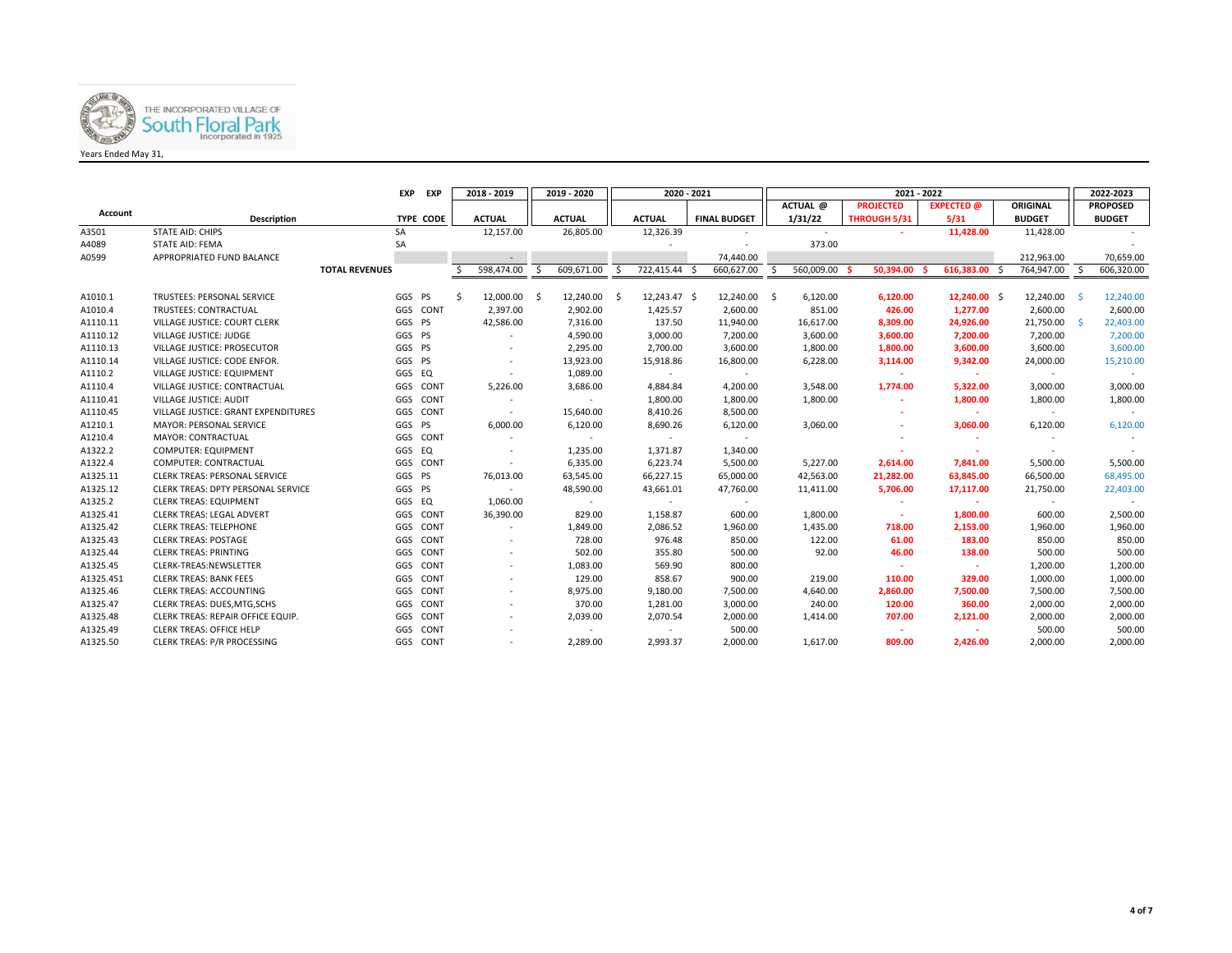

|           |                                    | <b>EXP</b> | <b>EXP</b> | 2018 - 2019              | 2019 - 2020              |               | 2020 - 2021         |           | 2021 - 2022      |                   |               | 2022-2023       |
|-----------|------------------------------------|------------|------------|--------------------------|--------------------------|---------------|---------------------|-----------|------------------|-------------------|---------------|-----------------|
|           |                                    |            |            |                          |                          |               |                     | ACTUAL @  | <b>PROJECTED</b> | <b>EXPECTED</b> @ | ORIGINAL      | <b>PROPOSED</b> |
| Account   | <b>Description</b>                 |            | TYPE CODE  | <b>ACTUAL</b>            | <b>ACTUAL</b>            | <b>ACTUAL</b> | <b>FINAL BUDGET</b> | 1/31/22   | THROUGH 5/31     | 5/31              | <b>BUDGET</b> | <b>BUDGET</b>   |
| A1366.0   | TAX LIEN REDEMPTION                |            | GGS CONT   |                          |                          | 1,178.24      | 1,180.00            | 3,414.00  | 1,707.00         | 5,121.00          | $\sim$        |                 |
| A1420.4   | VILL ATTY: CONTRACTUAL             |            | GGS CONT   | 8,400.00                 | 8,918.00                 | 21,191.56     | 16,000.00           | 21,837.00 | 10,919.00        | 32,756.00         | 20,000.00     | 25,000.00       |
| A1440.4   | <b>VILL ENGINEER</b>               |            | GGS CONT   |                          | $\overline{\phantom{a}}$ | $\sim$        | $\sim$              |           |                  |                   | 2,000.00      | 2,000.00        |
| A1450.1   | <b>ELECTIONS: PERSONAL SERVICE</b> |            | GGS CONT   |                          | $\overline{\phantom{a}}$ | 430.00        | 430.00              |           |                  |                   | 500.00        | 500.00          |
| A1450.4   | ELECTIONS: CONTRACTUAL             |            | GGS CONT   |                          | 500.00                   | 1,709.00      | 1,710.00            |           |                  |                   | 1,800.00      | 1,800.00        |
| A1620.22  | VILL HALL: SOLAR                   |            | GGS CONT   |                          |                          | 307.12        | 310.00              |           |                  |                   |               |                 |
| A1620.2   | VILL HALL: EQUIPMENT               | GGS EQ     |            |                          | 4,812.00                 | 950.00        | 950.00              | 209.00    |                  | 209.00            |               |                 |
| A1620.2   | VILL HALL: IMPROVEMENTS            | GGS EQ     |            |                          |                          | $\sim$        | $\sim$              |           |                  | ÷                 | 30,000.00     |                 |
| A1620.41  | <b>VILL HALL: SUPPLIES</b>         |            | GGS CONT   | 10,833.00                | 2,545.00                 | 3,494.91      | 2,750.00            | 2,369.00  | 1,185.00         | 3,554.00          | 2,750.00      | 2,750.00        |
| A1620.42  | <b>VILL HALL: UTILITIES</b>        |            | GGS CONT   | $\sim$                   | 4,113.00                 | 4,985.79      | 4,500.00            | 2,882.00  | 1,441.00         | 4,323.00          | 5,500.00      | 5,500.00        |
| A1620.43  | <b>VILL HALL: REPAIRS</b>          |            | GGS CONT   |                          | 5,022.00                 | 19,725.77     | 10,000.00           | 9,609.00  | 4,805.00         | 14,414.00         | 10,000.00     | 12,000.00       |
| A1620.44  | VILL HALL: CLEAN & MAINT           |            | GGS CONT   | $\overline{\phantom{a}}$ | 7,214.00                 | 4,968.79      | 4,750.00            | 861.00    | 431.00           | 1,292.00          | 1,000.00      | 1,000.00        |
| A1910.41  | MUNICIP ASSOC DUES & MTGS          |            | GGS CONT   | 1,320.00                 | 2,316.00                 | 1,010.00      | 2,100.00            | 2,616.00  | $\sim$           | 2,616.00          | 3,000.00      | 3,000.00        |
| A1910.42  | <b>CONTINGENCY ACCOUNT</b>         | GGS        | CONT       |                          | $\sim$                   | $\sim$        | 500.00              |           |                  | $\sim$            | 500.00        | 500.00          |
| A1910.43  | UNALLOCATED INSURANCE              | GGS        | CONT       | 61,893.00                | 57,433.00                | 35,217.43     | 44,690.00           | 38,850.00 | ٠                | 38,850.00         | 38,850.00     | 42,000.00       |
| A1930.0   | JUDGEMENTS & CLAIMS                | GGS        | CONT       | 1,421.00                 | 310.00                   | (1,046.36)    | 2,000.00            | 405.00    | ٠                | 405.00            | 2,000.00      | 2,000.00        |
| A3410.21  | FIRE DEPT: EQUIPMENT               | PS         | EQ         | 8,123.00                 | 1,899.00                 | 10,360.99     | 3,000.00            | 77,662.00 | $\sim$           | 77,662.00         | 69,500.00     | 3,000.00        |
| A3410.22A | FIRE DEPT: UNIFORMS                | PS         | EQ         |                          | 1,559.00                 | (917.97)      | 1,650.00            | 1,817.00  | 909.00           | 2,726.00          | 1,650.00      | 1,650.00        |
| A3410.23  | FIRE DEPT: APPARATUS               | PS         | EQ         |                          |                          |               | $\sim$              | 73,470.00 | $\sim$           | 73,470.00         | 60,000.00     |                 |
| A3410.40  | FIRE DEPT: HYDRANT RENTAL          | PS         | CONT       | 89,500.00                | 35,805.00                | 39,795.00     | 35,250.00           | 33,110.00 | 16,555.00        | 49,665.00         | 40,250.00     | 45,000.00       |
| A3410.41  | FIRE DEPT: GAS & OIL               | PS         | CONT       |                          | 6,285.00                 | 4,089.12      | 4,500.00            | 3,695.00  | 1,848.00         | 5,543.00          | 4,500.00      | 4,500.00        |
| A3410.42  | FIRE DEPT: UTILITIES               | PS         | CONT       | $\overline{\phantom{a}}$ | 10,348.00                | 11,240.22     | 6,500.00            | 9,103.00  | 4,552.00         | 13,655.00         | 7,500.00      | 7,500.00        |
| A3410.43  | FIRE DEPT: REPAIRS                 | PS         | CONT       |                          | 2,659.00                 | 1,180.03      | 1,900.00            | 37.00     | 19.00            | 56.00             | 1,900.00      | 1,900.00        |
| A3410.43A | FIRE DEPT: TRUCK #181              | PS         | CONT       | $\sim$                   | 10,846.00                | $\sim$        | 1,000.00            | 7,717.00  | $\sim$           | 7,717.00          | 4,000.00      | 4,000.00        |
| A3410.43B | FIRE DEPT: TRUCK #182              | PS         | CONT       | $\sim$                   | 1,941.00                 | 10,598.10     | 1,500.00            | 1,286.00  | ÷                | 1,286.00          | 1,000.00      | 1,000.00        |
| A3410.43C | FIRE DEPT: TRUCK #183              | PS         | CONT       |                          | 291.00                   | 7,415.68      | $\sim$              | 3,595.00  | $\sim$           | 3,595.00          | 1,500.00      | 1,500.00        |
| A3410.44  | FIRE DEPT: PRINTING/POST           | PS         | CONT       | $\overline{\phantom{a}}$ | 107.00                   | 842.80        | 850.00              | 538.00    | 269.00           | 807.00            | 500.00        | 500.00          |
| A3410.445 | FIRE DEPT: SIREN                   | PS         | CONT       |                          | 613.00                   | $\sim$        | $\sim$              | 56.00     | $\sim$           | 56.00             | $\sim$        |                 |
| A3410.455 | FIRE DEPT: TRAINING                | PS         | CONT       |                          | 787.00                   | 969.31        | 1,000.00            | 870.00    | 435.00           | 1,305.00          | 1,000.00      | 1,000.00        |
| A3410.46  | FIRE DEPT: AMBULANCE SUPPLIES      | PS         | CONT       | $\overline{\phantom{a}}$ | 1,051.00                 | $\sim$        | 1,250.00            | 6.00      | 3.00             | 9.00              | 1,250.00      | 1,250.00        |
| A3410.46A | FIRE DEPT: STRETCHER               | PS         | CONT       |                          | $\overline{\phantom{a}}$ | ٠             | 500.00              |           | ٠                | $\sim$            | 500.00        | 500.00          |
| A3410.47  | FIRE DEPT: INSPECTION              | PS         | CONT       |                          | 180.00                   |               | 9,000.00            | 14,040.00 |                  | 14,040.00         | 9,000.00      | 9,000.00        |
| A3410.48  | FIRE DEPT: DELEGATES               | <b>PS</b>  | CONT       |                          |                          |               |                     | 163.00    | 82.00            | 245.00            |               |                 |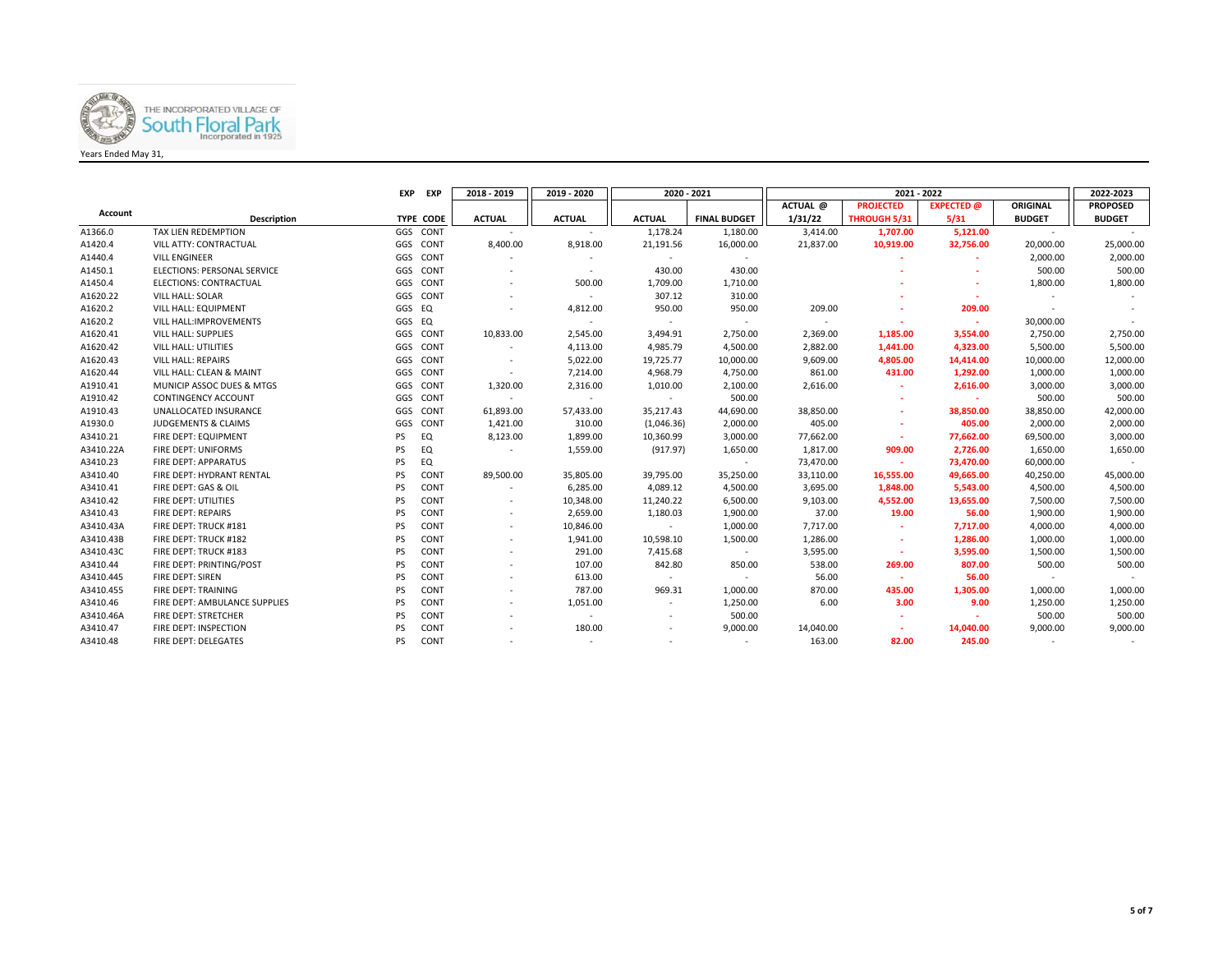

|          |                                            | <b>EXP</b> | <b>EXP</b>       | 2018 - 2019              | 2019 - 2020              | 2020 - 2021              |                     |           |                     | 2022-2023         |                 |                 |
|----------|--------------------------------------------|------------|------------------|--------------------------|--------------------------|--------------------------|---------------------|-----------|---------------------|-------------------|-----------------|-----------------|
|          |                                            |            |                  |                          |                          |                          |                     | ACTUAL @  | <b>PROJECTED</b>    | <b>EXPECTED</b> @ | <b>ORIGINAL</b> | <b>PROPOSED</b> |
| Account  | <b>Description</b>                         |            | <b>TYPE CODE</b> | <b>ACTUAL</b>            | <b>ACTUAL</b>            | <b>ACTUAL</b>            | <b>FINAL BUDGET</b> | 1/31/22   | <b>THROUGH 5/31</b> | 5/31              | <b>BUDGET</b>   | <b>BUDGET</b>   |
| A3410.49 | FIRE DEPT: MISCELLANEOUS                   | <b>PS</b>  | CONT             | $\sim$                   | 757.00                   | 206.94                   | 797.00              |           | ×.                  | ×.                | 500.00          | 500.00          |
| A3410.50 | FIRE DEPT: PHYSICALS                       | PS         | CONT             |                          | 255.00                   | 1,526.66                 | 1,400.00            | 972.00    | 486.00              | 1,458.00          | 2,000.00        | 2,000.00        |
| A3410.51 | FIRE DEPT: TESTING                         | PS         | CONT             |                          |                          | 2,762.94                 | 1,400.00            |           | ÷                   | ÷.                | 1,500.00        | 1,500.00        |
| A3410.52 | FIRE DEPT: GRANT EXPENDITURES              | PS         | CONT             |                          | $\overline{\phantom{a}}$ | 46,475.09                | 46,480.00           | 2,495.00  | ÷,                  | 2,495.00          | $\sim$          |                 |
| A3410.53 | FIRE DEPT: CHIEF'S & DEPT. CARS            | PS         | CONT             |                          | 3,808.00                 | 11,901.47                | 10,700.00           | 1,740.00  | 870.00              | 2,610.00          | 5,000.00        | 5,000.00        |
| A3410.54 | FIRE DEPT: SOFTWARE                        | PS         | CONT             |                          | $\overline{\phantom{a}}$ | 8,918.08                 | 3,000.00            | 4,069.00  | ۰.                  | 4,069.00          | 1,000.00        | 1,000.00        |
| A3410.55 | FIRE DEPT: JUNIORS                         | PS         | CONT             |                          | $\overline{\phantom{a}}$ | $\sim$                   | 500.00              |           | ۰.                  | ж.                | 500.00          | 500.00          |
| A3410.22 | FIRE DEPT: PROTECT                         | PS         | CONT             |                          | 289.00                   | 13,212.69                | 13,220.00           |           |                     |                   | 1,000.00        | 1,000.00        |
| A3510.4  | ANIMAL CONTROL                             | PS         | CONT             |                          |                          | $\sim$                   | 300.00              |           |                     |                   | 300.00          | 300.00          |
| A3620.1  | <b>BUILD. INSPECTION: PERSONAL SERVICE</b> | PS         | <b>PS</b>        | 20,142.00                | 19,162.00                | 22,587.68                | 23,100.00           | 17,185.00 | 8,593.00            | 25,778.00         | 23,100.00       | 29,200.00       |
| A3620.4  | BUILD. INSPECTION: CONTRACTUAL             | PS         | CONT             | $\sim$                   |                          | $\sim$                   | $\sim$              |           |                     |                   |                 |                 |
| A4020.4  | REGISTRAR OF VITAL STATISTICS              | н          | CONT             | 28.00                    |                          | $\sim$                   | 100.00              |           | ×.                  | $\sim$            | 100.00          | 100.00          |
| A5110.1  | ST. MAINT: PERSONAL SERVICE                | т          | <b>PS</b>        | 33,095.00                | 31,841.00                | 27,327.38                | 36,400.00           | 17,380.00 | 8,690.00            | 26,070.00         | 35,000.00       | 25,700.00       |
| A5110.2  | ST. MAINT: EQUIPMENT                       | т          | EQ               | $\sim$                   | $\overline{\phantom{a}}$ | 951.68                   | $\sim$              | 338.00    | 169.00              | 507.00            | $\sim$          |                 |
| A5110.41 | ST. MAINT: SUPPLIES                        |            | CONT             | 5,200.00                 | 659.00                   | 3,208.01                 | 2,300.00            | 2,413.00  | 1,207.00            | 3,620.00          | 2,300.00        | 2,300.00        |
| A5110.42 | ST. MAINT: GAS & OIL                       | т          | CONT             |                          | 1,559.00                 | 1,422.58                 | 1,500.00            | 1,094.00  | 547.00              | 1,641.00          | 1,500.00        | 1,500.00        |
| A5110.43 | ST. MAINT: REPAIRS                         | т          | CONT             | $\overline{\phantom{a}}$ | 8,933.00                 | 5,022.14                 | 2,750.00            | 17,900.00 | 8,950.00            | 26,850.00         | 10,000.00       | 5,000.00        |
| A5110.44 | ST. MAINT: EXTRA HELP                      |            | CONT             | $\sim$                   |                          | 431.25                   | $\sim$              | 123.00    | 62.00               | 185.00            | $\sim$          |                 |
| A5142.1  | SNOW REMOVAL: PERSONAL SERVICE             |            | <b>PS</b>        | 1,550.00                 |                          | 30.00                    | 1,000.00            | 380.00    | $\sim$              | 380.00            | 2,000.00        | 2,000.00        |
| A5142.4  | SNOW REMOVAL: CONTRACTUAL                  | т          | CONT             |                          |                          | 725.98                   | 590.00              | 240.00    | ۰.                  | 240.00            | 500.00          | 500.00          |
| A5182.2  | <b>STREET LIGHTING: EQUIPMENT</b>          |            | EQ               |                          |                          | $\sim$                   | $\sim$              |           | ۰.                  | ٠                 |                 |                 |
| A5182.4  | STREET LIGHTING: CONTRACTUAL               |            | CONT             | 3,245.00                 | 3,390.00                 | 2,542.27                 | 3,500.00            | 1,955.00  | 978.00              | 2,933.00          | 3,000.00        | 3,000.00        |
| A7550.4  | <b>CELEBRATIONS</b>                        | <b>CR</b>  | CONT             | 821.00                   | 611.00                   | $\overline{\phantom{a}}$ | 1,000.00            | 122.00    | 61.00               | 183.00            | 1,800.00        | 1,800.00        |
| A8140.4  | <b>CATCH BASINS/SEWERS</b>                 | <b>HCS</b> | CONT             |                          |                          |                          | 323.00              |           |                     |                   | 750.00          | 750.00          |
| A8160.4  | TOWN DUMP: CONTRACTUAL                     | <b>HCS</b> | CONT             | $\overline{\phantom{a}}$ |                          | $\sim$                   | $\sim$              |           |                     | ×                 | $\sim$          | $\sim$          |
| A8170.4  | <b>STREET CLEANING</b>                     | <b>HCS</b> | CONT             | 3,000.00                 | 3,000.00                 | 2,000.00                 | 3,000.00            | 3,000.00  | 1,500.00            | 4,500.00          | 3,000.00        | 3,000.00        |
| A8510.4  | BEAUTIFICATION: CONTRACTUAL                | <b>HCS</b> | CONT             | 6,298.00                 | 6,709.00                 | 6,237.38                 | 7,500.00            | 5,826.00  | 2,913.00            | 8,739.00          | 7,500.00        | 7,500.00        |
| A8989.4  | <b>CABLEVISION PUBLICITY</b>               | <b>HCS</b> | CONT             | 22,227.00                | 10,649.00                | 10,357.52                | 7,800.00            | 4,747.00  | 2,374.00            | 7,121.00          | 7,800.00        | 7,800.00        |
| A9010.82 | NYS EMPLOYEE RETIREMENT                    | EB         | EB               | 6,595.00                 | 11,570.00                | 12,963.40                | 12,500.00           | 13,485.00 | ×                   | 13,485.00         | 12,500.00       | 14,900.00       |
| A9030.8  | <b>SOC SEC: EMPLOYER</b>                   | EB         | EB               | 14,148.00                | 15,518.00                | 15,230.91                | 17,800.00           | 9,582.00  | 4,791.00            | 14,373.00         | 17,300.00       | 16,262.00       |
| A9040.8  | <b>WORKERS COMPENSATION</b>                | EB         | EB               | $\sim$                   | $\sim$                   | 18,308.00                | 18,310.00           | 17,412.00 | $\sim$              | 17,412.00         | 18,500.00       | 18,000.00       |
| A9050.8  | UNEMPLOYMENT INSURANCE                     | EB         | EB               | 493.00                   | 5,434.00                 | (107.48)                 | 500.00              |           |                     | $\sim$            | 500.00          | 500.00          |
| A9055.0  | DISABILITY INSURANCE                       | EB         | EB               | $\sim$                   | 2,632.00                 | 223.56                   | 3,000.00            | 223.00    | ٠                   | 223.00            | 3,000.00        | 3,000.00        |
| A9055.8  | <b>DISABILITY INSURANCE</b>                | EB         | EB               |                          |                          |                          |                     | 2,820.00  |                     |                   |                 |                 |
| A9060.8  | HOSPITAL & MEDICAL INS.                    | EB         | EB               | 11,149.00                | 11,738.00                | 11,573.51                | 13,000.00           | 7,916.00  | 3,958.00            | 11.874.00         | 13,000.00       | 13,600.00       |
| A9085.8  | SUPPLEMENTAL BENEFITS TO DISABLE FF        | EB         | EB               | $\sim$                   | $\sim$                   | 2,632.00                 |                     | 3,167.00  | ×.                  | 3,167.00          |                 | 4,800.00        |
| A9710.6  | <b>DEBT:BOND FIRE HOUSE PRINCIPAL</b>      | <b>DS</b>  | <b>DS</b>        | 15,000.00                | 15,000.00                | $\sim$                   |                     |           |                     |                   |                 |                 |
| A9710.7  | DEBT:BOND FIRE HOUSE INT.                  | <b>DS</b>  | <b>DS</b>        | 1,425.00                 | 713.00                   |                          |                     |           |                     |                   |                 |                 |
| A9784.6  | INST. DEBT: MAINT. TRUCK PRINC.            | DS         | DS               | 32,711.00                | 9,609.00                 | 10,200.00                | 10,200.00           | 10,786.00 |                     | 10,786.00         | 10,200.00       |                 |
| A9784.7  | INST. DEBT: MAINT. TRUCK - INT.            | <b>DS</b>  | <b>DS</b>        | 18,029.00                | 1,819.00                 | 1,227.39                 | 1,300.00            | 642.00    |                     | 642.00            | 1,300.00        |                 |